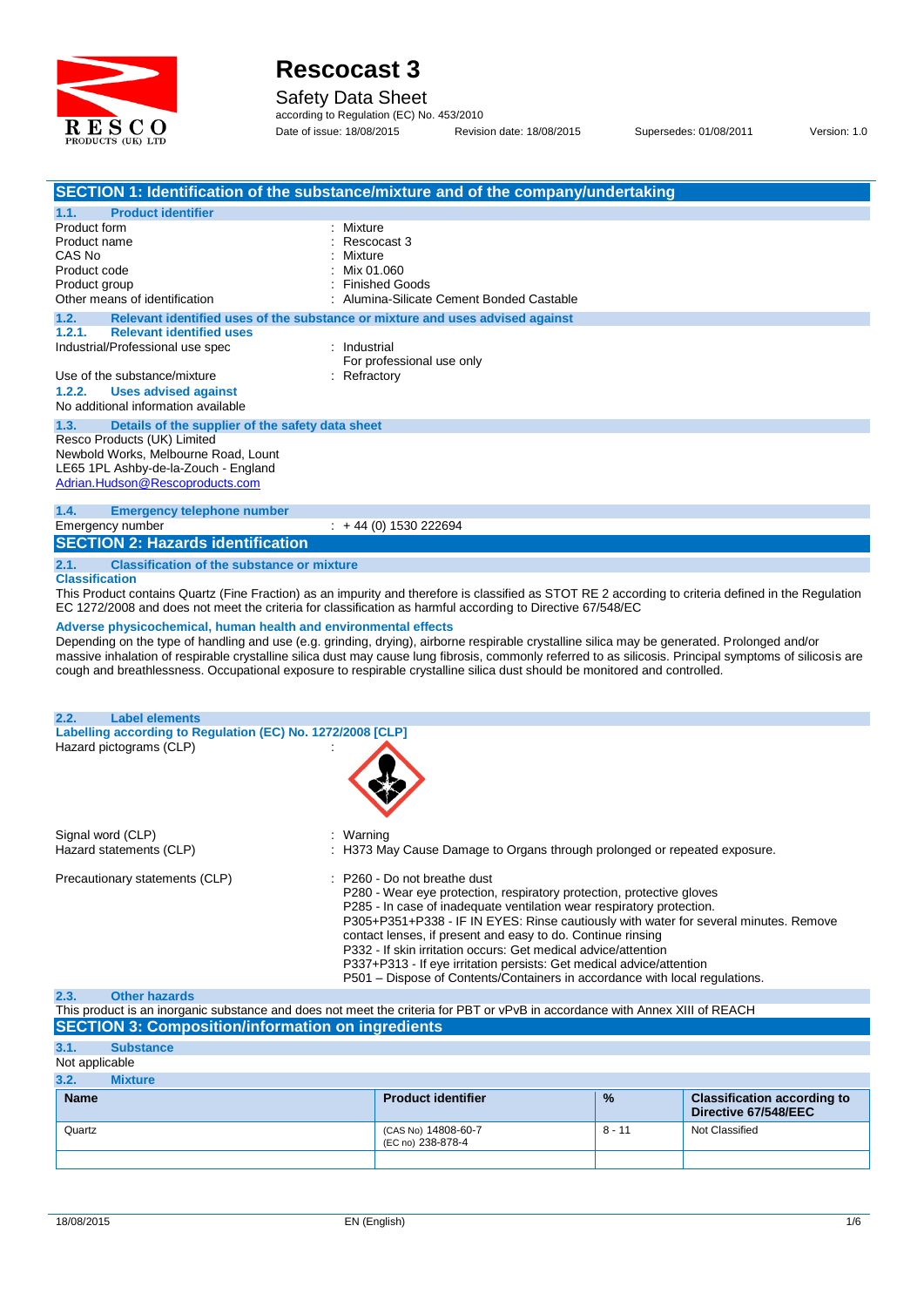### Safety Data Sheet

according to Regulation (EC) No. 453/2010

| <b>Name</b>                                                                                                                                          | <b>Product identifier</b>                                                                                                                                                                                                                  | %        | <b>Classification according to</b><br><b>Regulation (EC) No.</b><br>1272/2008 [CLP] |
|------------------------------------------------------------------------------------------------------------------------------------------------------|--------------------------------------------------------------------------------------------------------------------------------------------------------------------------------------------------------------------------------------------|----------|-------------------------------------------------------------------------------------|
| Quartz                                                                                                                                               | (CAS No) 14808-60-7<br>(EC no) 238-878-4                                                                                                                                                                                                   | $8 - 11$ | STOT RE <sub>2</sub>                                                                |
|                                                                                                                                                      |                                                                                                                                                                                                                                            |          |                                                                                     |
| Contains between 1% and 10% of Quartz (Fine Fraction) which is classified as STOT RE 2<br><b>SECTION 4: First aid measures</b>                       |                                                                                                                                                                                                                                            |          |                                                                                     |
| 4.1.<br><b>Description of first aid measures</b><br>First-aid measures general                                                                       |                                                                                                                                                                                                                                            |          |                                                                                     |
|                                                                                                                                                      | : Never give anything by mouth to an unconscious person. If you feel unwell, seek medical<br>advice (show the label where possible).                                                                                                       |          |                                                                                     |
| First-aid measures after inhalation                                                                                                                  | Remove person to fresh air and keep comfortable for breathing. Allow victim to breathe fresh<br>air. Allow the victim to rest.                                                                                                             |          |                                                                                     |
| First-aid measures after skin contact<br>First-aid measures after eye contact                                                                        | Wash with plenty of soap and water.<br>IF IN EYES: Rinse cautiously with water for several minutes. Remove contact lenses, if present                                                                                                      |          |                                                                                     |
|                                                                                                                                                      | and easy to do. Continue rinsing. Rinse eyes with water as a precaution.                                                                                                                                                                   |          |                                                                                     |
| First-aid measures after ingestion                                                                                                                   | : Rinse mouth. Do NOT induce vomiting. Obtain emergency medical attention. Call a poison<br>centre or a doctor if you feel unwell.                                                                                                         |          |                                                                                     |
| 4.2.<br>Most important symptoms and effects, both acute and delayed<br>Symptoms/injuries after inhalation                                            | : Danger of serious damage to health by prolonged exposure through inhalation.                                                                                                                                                             |          |                                                                                     |
| Symptoms/injuries after skin contact                                                                                                                 | Causes skin irritation.                                                                                                                                                                                                                    |          |                                                                                     |
| Symptoms/injuries after eye contact                                                                                                                  | Causes eye irritation.                                                                                                                                                                                                                     |          |                                                                                     |
| 4.3.<br>Indication of any immediate medical attention and special treatment needed<br>No additional information available                            |                                                                                                                                                                                                                                            |          |                                                                                     |
| <b>SECTION 5: Firefighting measures</b>                                                                                                              |                                                                                                                                                                                                                                            |          |                                                                                     |
| <b>Extinguishing media</b><br>5.1.                                                                                                                   |                                                                                                                                                                                                                                            |          |                                                                                     |
| Suitable extinguishing media<br>Unsuitable extinguishing media                                                                                       | : Use extinguishing media appropriate for surrounding fire.<br>: No unsuitable extinguishing media known.                                                                                                                                  |          |                                                                                     |
| 5.2.<br>Special hazards arising from the substance or mixture<br>Fire hazard                                                                         | : Not flammable.                                                                                                                                                                                                                           |          |                                                                                     |
| Explosion hazard                                                                                                                                     | None.                                                                                                                                                                                                                                      |          |                                                                                     |
| Hazardous decomposition products in case of<br>fire                                                                                                  | : None.                                                                                                                                                                                                                                    |          |                                                                                     |
| 5.3.<br><b>Advice for firefighters</b><br>Firefighting instructions                                                                                  | : Exercise caution when fighting any chemical fire. Prevent fire-fighting water from entering                                                                                                                                              |          |                                                                                     |
|                                                                                                                                                      | environment.                                                                                                                                                                                                                               |          |                                                                                     |
| Protection during firefighting                                                                                                                       | Do not enter fire area without proper protective equipment, including respiratory protection. Do<br>not attempt to take action without suitable protective equipment. Self-contained breathing<br>apparatus. Complete protective clothing. |          |                                                                                     |
| <b>SECTION 6: Accidental release measures</b>                                                                                                        |                                                                                                                                                                                                                                            |          |                                                                                     |
| 6.1.<br>Personal precautions, protective equipment and emergency procedures<br>6.1.1.                                                                |                                                                                                                                                                                                                                            |          |                                                                                     |
| For non-emergency personnel<br>Emergency procedures                                                                                                  | : Do not breathe dust. Avoid airborne dust generation, wear personal protective equipment in                                                                                                                                               |          |                                                                                     |
|                                                                                                                                                      | compliance with national legislation.                                                                                                                                                                                                      |          |                                                                                     |
| 6.1.2.<br>For emergency responders<br>Protective equipment                                                                                           | Do not attempt to take action without suitable protective equipment. Equip clean-up crew with                                                                                                                                              |          |                                                                                     |
|                                                                                                                                                      | proper protection. For further information refer to section 8: "Exposure controls/personal                                                                                                                                                 |          |                                                                                     |
| <b>Emergency procedures</b>                                                                                                                          | protection".<br>Ventilate area.                                                                                                                                                                                                            |          |                                                                                     |
| 6.2.<br><b>Environmental precautions</b>                                                                                                             |                                                                                                                                                                                                                                            |          |                                                                                     |
| Avoid release to the environment. Prevent entry to sewers and public waters.                                                                         |                                                                                                                                                                                                                                            |          |                                                                                     |
| 6.3.<br>Methods and material for containment and cleaning up<br>Methods for cleaning up                                                              | Avoid dry sweeping and use water spraying or vacuum cleaning systems to prevent airborne                                                                                                                                                   |          |                                                                                     |
|                                                                                                                                                      | dust generation. Wear personal protective equipment in compliance with national legislation.                                                                                                                                               |          |                                                                                     |
| Other information                                                                                                                                    | : Dispose of materials or solid residues at an authorized site.                                                                                                                                                                            |          |                                                                                     |
| 6.4.<br><b>Reference to other sections</b><br>See Heading 8. Exposure controls and personal protection. For further information refer to section 13. |                                                                                                                                                                                                                                            |          |                                                                                     |
| <b>SECTION 7: Handling and storage</b>                                                                                                               |                                                                                                                                                                                                                                            |          |                                                                                     |
| 7.1.<br><b>Precautions for safe handling</b>                                                                                                         |                                                                                                                                                                                                                                            |          |                                                                                     |
| Precautions for safe handling                                                                                                                        | : Ensure good ventilation of the work station. Wear personal protective equipment. Do not handle<br>until all safety precautions have been read and understood. Avoid raising dust. Avoid contact                                          |          |                                                                                     |
|                                                                                                                                                      | with skin and eyes. Do not breathe dust.                                                                                                                                                                                                   |          |                                                                                     |
| Hygiene measures                                                                                                                                     | Wash hands and other exposed areas with mild soap and water before eating, drinking or<br>smoking and when leaving work. Do not eat, drink or smoke when using this product. Always<br>wash hands after handling the product.              |          |                                                                                     |
| Conditions for safe storage, including any incompatibilities<br>7.2.                                                                                 |                                                                                                                                                                                                                                            |          |                                                                                     |
| Storage conditions                                                                                                                                   | Store this product in a dry location where it can be protected from the elements.                                                                                                                                                          |          |                                                                                     |
| Incompatible products<br>Incompatible materials                                                                                                      | Strong bases. Strong acids.<br>Strong acids, bases.                                                                                                                                                                                        |          |                                                                                     |
| 18/08/2015                                                                                                                                           | EN (English)                                                                                                                                                                                                                               |          | 2/6                                                                                 |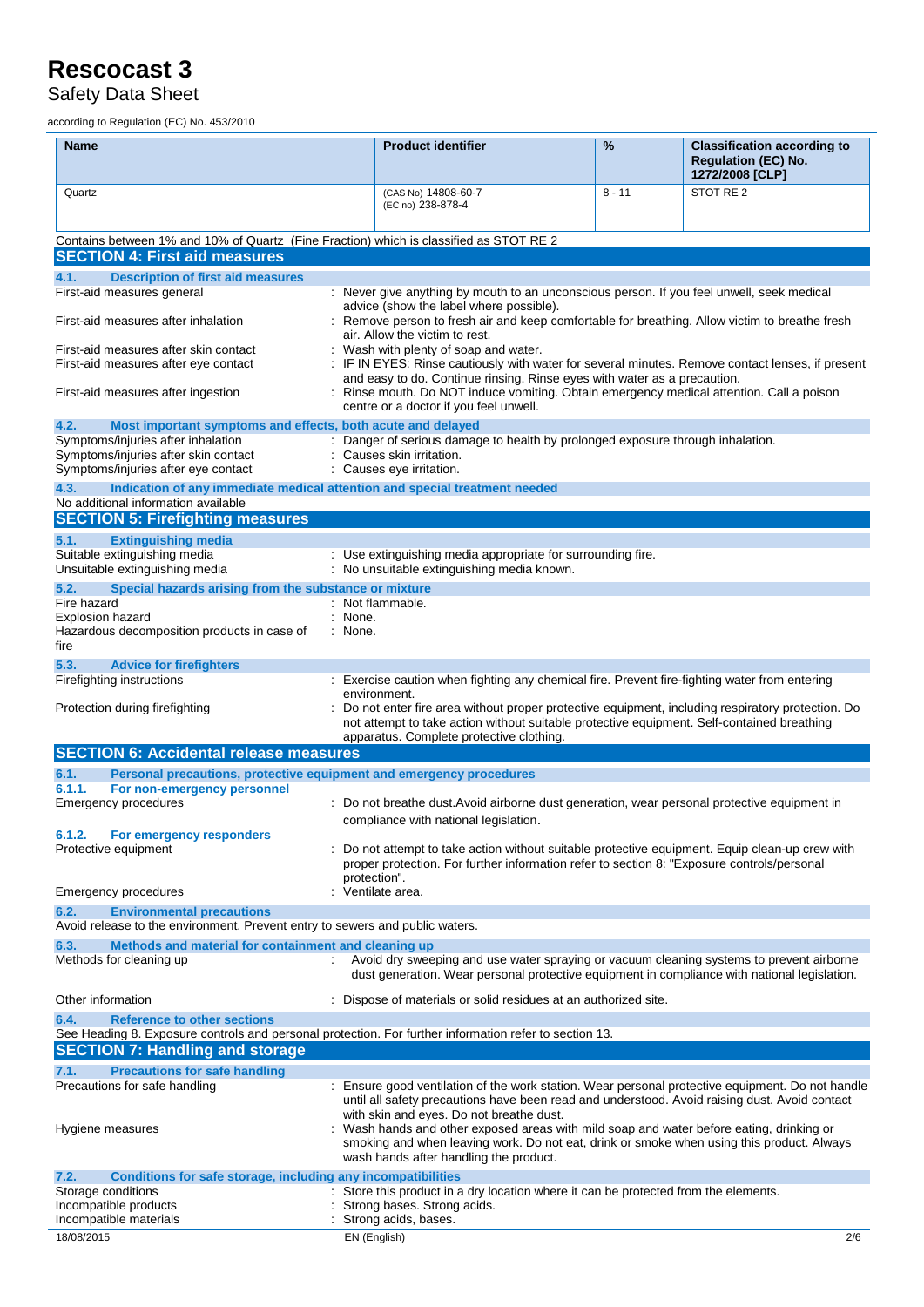### Safety Data Sheet

according to Regulation (EC) No. 453/2010

#### **7.3. Specific end use(s)**

If you require advice on specific uses, please contact your supplier or check the Good Practice Guide referred to in section 16.

| <b>SECTION 8: Exposure controls/personal protection</b> |                                      |                                          |  |
|---------------------------------------------------------|--------------------------------------|------------------------------------------|--|
| 8.1.<br><b>Control parameters</b>                       |                                      |                                          |  |
| Quartz (14808-60-7)                                     |                                      |                                          |  |
| Belgium                                                 | Limit value $(mg/m3)$                | $0.1 \text{ mg/m}^3$                     |  |
| France                                                  | $VME$ (mg/m <sup>3</sup> )           | 0.1A                                     |  |
| Sweden                                                  | AFS 2011:18 LLV (mg/m <sup>3</sup> ) | mg/m <sup>3</sup> respirable dust<br>0.1 |  |
| Norway                                                  | Limit value (mg/m <sup>3</sup> )     | $0.1 \,\mathrm{mg/m^3}$                  |  |
| United Kingdom                                          | WEL TWA (mg/m <sup>3</sup> )         | 0.1R                                     |  |
| Germany                                                 | MAK OEL (mg/m <sup>3</sup> )         | Note $(1)$                               |  |
| Italy                                                   | ACGIH TLV (mg/m <sup>3</sup> )       | $0.05$ mg/m <sup>3</sup>                 |  |
| Spain                                                   | ITC Limit Value (mg/m <sup>3</sup> ) | $0.1 \,\mathrm{mg/m^3}$                  |  |

Note (1): Germany has no OEL for quartz . Employers are obliged to minimize exposure as much as possible, and to follow certain protective measures.

**8.2. Exposure controls**

Appropriate engineering controls : Ensure good ventilation of the work station.

Personal protective equipment : Pictogram(s) indicating the obligation of wearing personal protective equipment (PPE).



| Hand protection<br>Eye protection<br>Skin and body protection<br>Respiratory protection<br>Environmental exposure controls<br>Other information | Wear protective gloves<br>Chemical goggles or safety glasses.<br>Wear suitable protective clothing<br>Wear appropriate mask<br>Avoid release to the environment.<br>Do not eat, drink or smoke during use. Avoid Generation of dust when cutting / grinding<br>installed product. |
|-------------------------------------------------------------------------------------------------------------------------------------------------|-----------------------------------------------------------------------------------------------------------------------------------------------------------------------------------------------------------------------------------------------------------------------------------|
| <b>SECTION 9: Physical and chemical properties</b><br>9.1.<br>Information on basic physical and chemical properties                             |                                                                                                                                                                                                                                                                                   |
| Physical state                                                                                                                                  | Solid                                                                                                                                                                                                                                                                             |
| Appearance<br>Colour                                                                                                                            | Granular mixture.<br>Brown.                                                                                                                                                                                                                                                       |
| Odour                                                                                                                                           | Earthy Odor.                                                                                                                                                                                                                                                                      |
| Odour threshold                                                                                                                                 | Not applicable                                                                                                                                                                                                                                                                    |
| рH                                                                                                                                              | No data available                                                                                                                                                                                                                                                                 |
| Relative evaporation rate (butylacetate=1)                                                                                                      | Not applicable                                                                                                                                                                                                                                                                    |
| Relative evaporation rate (ether=1)<br>Melting point                                                                                            | Not applicable<br>>1300 °C                                                                                                                                                                                                                                                        |
| Freezing point                                                                                                                                  | Not applicable                                                                                                                                                                                                                                                                    |
| Boiling point                                                                                                                                   | Not applicable                                                                                                                                                                                                                                                                    |
| Flash point                                                                                                                                     | Not applicable                                                                                                                                                                                                                                                                    |
| Critical temperature<br>Auto-ignition temperature                                                                                               | Not applicable<br>Not applicable                                                                                                                                                                                                                                                  |
| Decomposition temperature                                                                                                                       | No data available                                                                                                                                                                                                                                                                 |
| Flammability (solid, gas)                                                                                                                       | : None<br>Non flammable                                                                                                                                                                                                                                                           |
| Vapour pressure                                                                                                                                 | : Not Applicable                                                                                                                                                                                                                                                                  |
| Vapour pressure at 50 °C<br>Critical pressure<br>Relative vapour density at 20 °C                                                               | Not Applicable<br>Not applicable<br>No data available                                                                                                                                                                                                                             |
| Relative density                                                                                                                                | No data available                                                                                                                                                                                                                                                                 |
| Solubility                                                                                                                                      | Water: Slight                                                                                                                                                                                                                                                                     |
| Log Pow                                                                                                                                         | No data available                                                                                                                                                                                                                                                                 |
| Viscosity, kinematic                                                                                                                            | Not applicable                                                                                                                                                                                                                                                                    |
| Viscosity, dynamic                                                                                                                              | Not Applicable                                                                                                                                                                                                                                                                    |
| <b>Explosive properties</b>                                                                                                                     | No data available                                                                                                                                                                                                                                                                 |
| Oxidising properties                                                                                                                            | : No data available                                                                                                                                                                                                                                                               |
|                                                                                                                                                 |                                                                                                                                                                                                                                                                                   |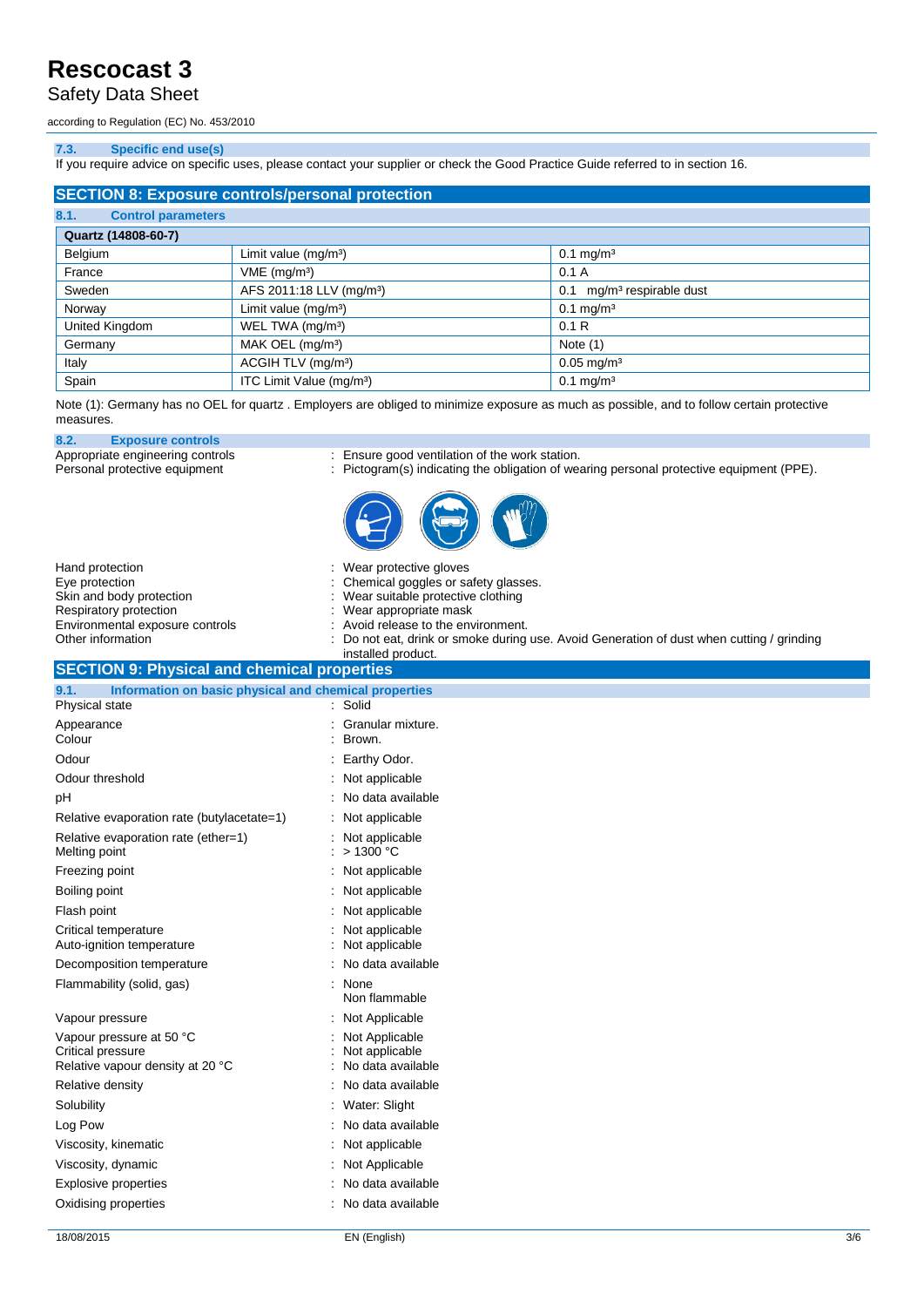### Safety Data Sheet

| according to Regulation (EC) No. 453/2010                                          |                                                                                                                                                                                                                                                                                                                                                                                                                                                                                                                                                                                                                                                                                                                                                                                                                                                                                                                                                                                                                                                                                           |
|------------------------------------------------------------------------------------|-------------------------------------------------------------------------------------------------------------------------------------------------------------------------------------------------------------------------------------------------------------------------------------------------------------------------------------------------------------------------------------------------------------------------------------------------------------------------------------------------------------------------------------------------------------------------------------------------------------------------------------------------------------------------------------------------------------------------------------------------------------------------------------------------------------------------------------------------------------------------------------------------------------------------------------------------------------------------------------------------------------------------------------------------------------------------------------------|
| <b>Explosive limits</b>                                                            | : Not applicable                                                                                                                                                                                                                                                                                                                                                                                                                                                                                                                                                                                                                                                                                                                                                                                                                                                                                                                                                                                                                                                                          |
| 9.2.<br><b>Other information</b>                                                   |                                                                                                                                                                                                                                                                                                                                                                                                                                                                                                                                                                                                                                                                                                                                                                                                                                                                                                                                                                                                                                                                                           |
| No additional information available<br><b>SECTION 10: Stability and reactivity</b> |                                                                                                                                                                                                                                                                                                                                                                                                                                                                                                                                                                                                                                                                                                                                                                                                                                                                                                                                                                                                                                                                                           |
|                                                                                    |                                                                                                                                                                                                                                                                                                                                                                                                                                                                                                                                                                                                                                                                                                                                                                                                                                                                                                                                                                                                                                                                                           |
| 10.1.<br><b>Reactivity</b><br>Hydraulic setting.                                   |                                                                                                                                                                                                                                                                                                                                                                                                                                                                                                                                                                                                                                                                                                                                                                                                                                                                                                                                                                                                                                                                                           |
| 10.2.<br><b>Chemical stability</b>                                                 |                                                                                                                                                                                                                                                                                                                                                                                                                                                                                                                                                                                                                                                                                                                                                                                                                                                                                                                                                                                                                                                                                           |
| Not established.                                                                   |                                                                                                                                                                                                                                                                                                                                                                                                                                                                                                                                                                                                                                                                                                                                                                                                                                                                                                                                                                                                                                                                                           |
| 10.3.<br><b>Possibility of hazardous reactions</b>                                 |                                                                                                                                                                                                                                                                                                                                                                                                                                                                                                                                                                                                                                                                                                                                                                                                                                                                                                                                                                                                                                                                                           |
| Not established.<br>10.4.<br><b>Conditions to avoid</b>                            |                                                                                                                                                                                                                                                                                                                                                                                                                                                                                                                                                                                                                                                                                                                                                                                                                                                                                                                                                                                                                                                                                           |
| Avoid dust formation.                                                              |                                                                                                                                                                                                                                                                                                                                                                                                                                                                                                                                                                                                                                                                                                                                                                                                                                                                                                                                                                                                                                                                                           |
| 10.5.<br><b>Incompatible materials</b>                                             |                                                                                                                                                                                                                                                                                                                                                                                                                                                                                                                                                                                                                                                                                                                                                                                                                                                                                                                                                                                                                                                                                           |
| Strong acids. Strong bases.                                                        |                                                                                                                                                                                                                                                                                                                                                                                                                                                                                                                                                                                                                                                                                                                                                                                                                                                                                                                                                                                                                                                                                           |
| <b>Hazardous decomposition products</b><br>10.6.                                   |                                                                                                                                                                                                                                                                                                                                                                                                                                                                                                                                                                                                                                                                                                                                                                                                                                                                                                                                                                                                                                                                                           |
| None.<br><b>SECTION 11: Toxicological information</b>                              |                                                                                                                                                                                                                                                                                                                                                                                                                                                                                                                                                                                                                                                                                                                                                                                                                                                                                                                                                                                                                                                                                           |
|                                                                                    |                                                                                                                                                                                                                                                                                                                                                                                                                                                                                                                                                                                                                                                                                                                                                                                                                                                                                                                                                                                                                                                                                           |
| 11.1.<br>Information on toxicological effects<br>Acute toxicity                    | : Not classified (Based on available data, the classification criteria are not met)                                                                                                                                                                                                                                                                                                                                                                                                                                                                                                                                                                                                                                                                                                                                                                                                                                                                                                                                                                                                       |
| Skin corrosion/irritation                                                          | Not classified (Conclusive but not sufficient for classification)                                                                                                                                                                                                                                                                                                                                                                                                                                                                                                                                                                                                                                                                                                                                                                                                                                                                                                                                                                                                                         |
| Serious eye damage/irritation                                                      | Causes skin irritation<br>Not classified (Conclusive but not sufficient for classification)                                                                                                                                                                                                                                                                                                                                                                                                                                                                                                                                                                                                                                                                                                                                                                                                                                                                                                                                                                                               |
|                                                                                    | Causes eye irritation                                                                                                                                                                                                                                                                                                                                                                                                                                                                                                                                                                                                                                                                                                                                                                                                                                                                                                                                                                                                                                                                     |
| Respiratory or skin sensitisation                                                  | Not classified (Based on available data, the classification criteria are not met)                                                                                                                                                                                                                                                                                                                                                                                                                                                                                                                                                                                                                                                                                                                                                                                                                                                                                                                                                                                                         |
| Germ cell mutagenicity                                                             | Not classified (Based on available data, the classification criteria are not met)                                                                                                                                                                                                                                                                                                                                                                                                                                                                                                                                                                                                                                                                                                                                                                                                                                                                                                                                                                                                         |
| Carcinogenicity                                                                    | Not classified (Conclusive but not sufficient for classification)<br>May cause cancer by inhalation                                                                                                                                                                                                                                                                                                                                                                                                                                                                                                                                                                                                                                                                                                                                                                                                                                                                                                                                                                                       |
| Reproductive toxicity                                                              | Not classified (Based on available data, the classification criteria are not met)                                                                                                                                                                                                                                                                                                                                                                                                                                                                                                                                                                                                                                                                                                                                                                                                                                                                                                                                                                                                         |
| Specific target organ toxicity (single exposure)                                   | Not classified (Based on available data, the classification criteria are not met)                                                                                                                                                                                                                                                                                                                                                                                                                                                                                                                                                                                                                                                                                                                                                                                                                                                                                                                                                                                                         |
| Specific target organ toxicity (repeated<br>exposure)                              | This Product contains Quartz (Fine Fraction) as an impurity. Generated dust<br>Is classified as STOT RE2 according to criteria defined in Regulation EC 1272/2008                                                                                                                                                                                                                                                                                                                                                                                                                                                                                                                                                                                                                                                                                                                                                                                                                                                                                                                         |
| Aspiration hazard                                                                  | Not classified (Based on available data, the classification criteria are not met)                                                                                                                                                                                                                                                                                                                                                                                                                                                                                                                                                                                                                                                                                                                                                                                                                                                                                                                                                                                                         |
| Potential adverse human health effects and<br>symptoms                             | Prolonged and/or massive exposure to respirable crystalline silica-containing dust may cause<br>silicosis, a nodular pulmonary fibrosis caused by deposition in the lungs of fine respirable<br>particles of crystalline silica.                                                                                                                                                                                                                                                                                                                                                                                                                                                                                                                                                                                                                                                                                                                                                                                                                                                          |
|                                                                                    | In 1997, IARC (the International Agency for Research on Cancer) concluded that crystalline<br>silica inhaled from occupational sources can cause lung cancer in humans (human carcinogen<br>category 1). However it pointed out that not all industrial circumstances, nor all crystalline silica<br>types, were to be incriminated. (IARC Monographs on the evaluation of the carcinogenic risks<br>of chemicals to humans, Silica, silicates dust and organic fibres, 1997, Vol. 68, IARC, Lyon,<br>France.)                                                                                                                                                                                                                                                                                                                                                                                                                                                                                                                                                                            |
|                                                                                    | In 2009, in the Monographs 100 series, IARC confirmed its classification of Silica Dust,<br>Crystalline, in the form of Quartz and Cristobalite (IARC Monographs, Volume 100C, 2012).<br>In June 2003, SCOEL (the EU Scientific Committee on Occupational Exposure Limits)<br>concluded that the main effect in humans of the inhalation of respirable crystalline silica dust is<br>silicosis. "There is sufficient information to conclude that the relative risk of lung cancer is<br>increased in persons with silicosis (and, apparently, not in employees without silicosis exposed<br>to silica dust in quarries and in the ceramic industry). Therefore preventing the onset of silicosis<br>will also reduce the cancer risk" (SCOEL SUM Doc 94-final, June 2003).<br>So there is a body of evidence supporting the fact that increased cancer risk would be limited to<br>people already suffering from silicosis. Worker protection against silicosis should be assured by<br>respecting the existing regulatory occupational exposure limits and implementing additional risk |
|                                                                                    | management measures where required (see section 16 below)                                                                                                                                                                                                                                                                                                                                                                                                                                                                                                                                                                                                                                                                                                                                                                                                                                                                                                                                                                                                                                 |

| <b>SECTION 12: Ecological information</b>     |                                                                                                                           |
|-----------------------------------------------|---------------------------------------------------------------------------------------------------------------------------|
| 12.1.<br><b>Toxicity</b>                      |                                                                                                                           |
| Ecology - general                             | : The product is not considered harmful to aquatic organisms or to cause long-term adverse<br>effects in the environment. |
| 12.2.<br><b>Persistence and degradability</b> |                                                                                                                           |
| <b>Rescocast 3 (Mixture)</b>                  |                                                                                                                           |
| Persistence and degradability                 | Not established.                                                                                                          |
| Quartz (14808-60-7)                           |                                                                                                                           |
| Persistence and degradability                 | Biodegradability: not applicable.                                                                                         |
| Biochemical oxygen demand (BOD)               | Not applicable                                                                                                            |
| Chemical oxygen demand (COD)                  | Not applicable                                                                                                            |
| <b>ThOD</b>                                   | Not applicable                                                                                                            |
| 18/08/2015                                    | EN (English)<br>4/6                                                                                                       |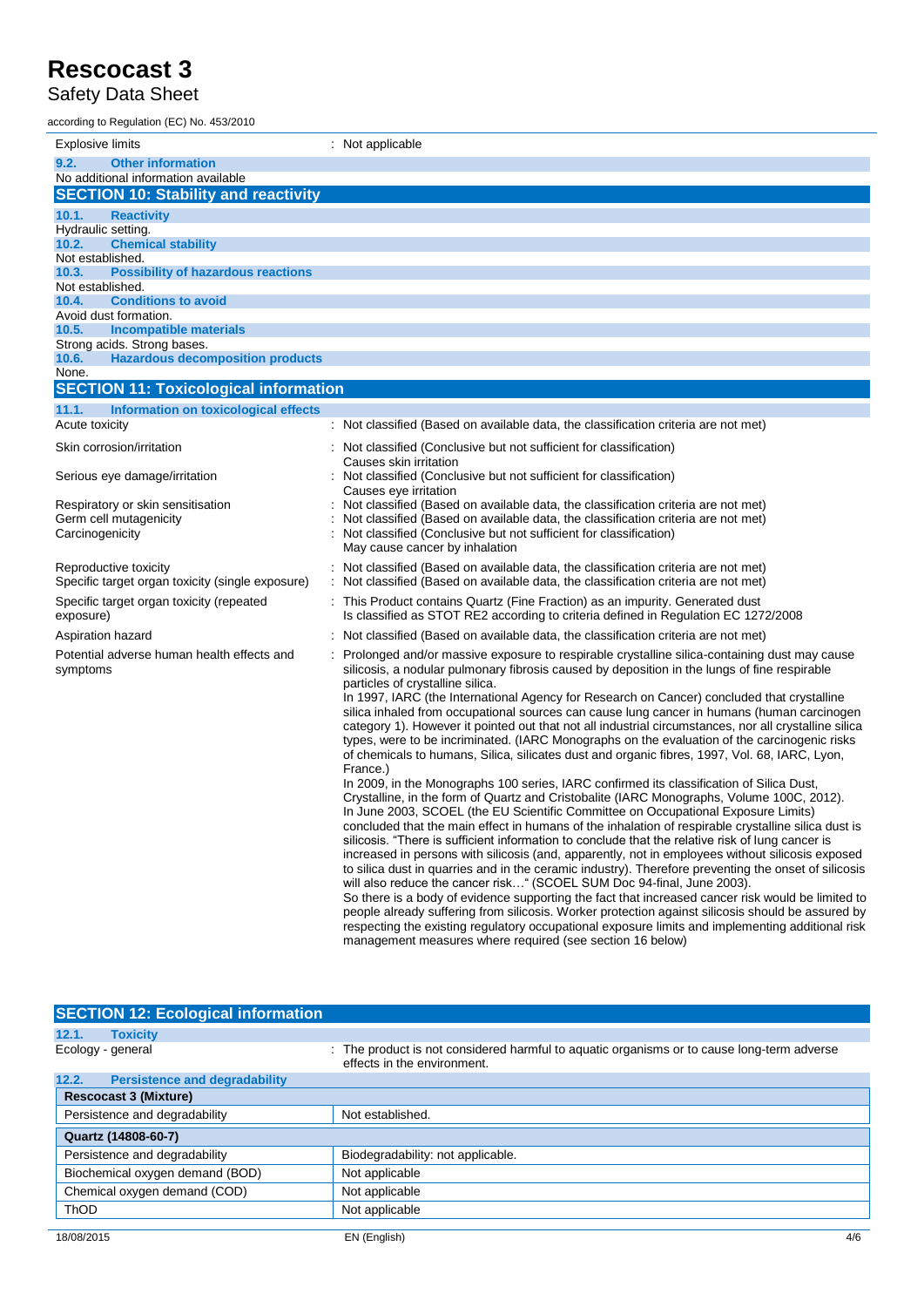Safety Data Sheet

according to Regulation (EC) No. 453/2010

| Quartz (14808-60-7)                                                                       |                                                                                                |  |
|-------------------------------------------------------------------------------------------|------------------------------------------------------------------------------------------------|--|
| BOD (% of ThOD)                                                                           | Not applicable                                                                                 |  |
| 12.3.<br><b>Bioaccumulative potential</b>                                                 |                                                                                                |  |
| <b>Rescocast 3 (Mixture)</b>                                                              |                                                                                                |  |
| Bioaccumulative potential                                                                 | Not established.                                                                               |  |
| Quartz (14808-60-7)                                                                       |                                                                                                |  |
| Log Pow                                                                                   | Not applicable                                                                                 |  |
| Bioaccumulative potential                                                                 | No bioaccumulation data available.                                                             |  |
| 12.4.<br><b>Mobility in soil</b>                                                          |                                                                                                |  |
| No additional information available<br>12.5.<br><b>Results of PBT and vPvB assessment</b> |                                                                                                |  |
| No additional information available                                                       |                                                                                                |  |
| 12.6.<br><b>Other adverse effects</b>                                                     |                                                                                                |  |
| Additional information                                                                    | : Avoid release to the environment                                                             |  |
| <b>SECTION 13: Disposal considerations</b>                                                |                                                                                                |  |
| 13.1.<br><b>Waste treatment methods</b><br>Waste disposal recommendations                 | Dispose in a safe manner in accordance with local/national regulations.                        |  |
| Ecology - waste materials                                                                 | Avoid release to the environment.                                                              |  |
| <b>SECTION 14: Transport information</b>                                                  |                                                                                                |  |
| In accordance with ADR / RID / IMDG / IATA / ADN                                          |                                                                                                |  |
| 14.1.<br><b>UN number</b>                                                                 |                                                                                                |  |
| Not regulated for transport                                                               |                                                                                                |  |
| 14.2.<br><b>UN proper shipping name</b><br>Proper Shipping Name (ADR)                     |                                                                                                |  |
| Proper Shipping Name (IMDG)                                                               | : Not applicable<br>Not applicable                                                             |  |
| Proper Shipping Name (IATA)                                                               | Not applicable                                                                                 |  |
| Proper Shipping Name (ADN)                                                                | Not applicable                                                                                 |  |
| Proper Shipping Name (RID)                                                                | Not applicable                                                                                 |  |
| 14.3.<br><b>Transport hazard class(es)</b><br>ADR                                         |                                                                                                |  |
| Transport hazard class(es) (ADR)<br><b>IMDG</b>                                           | Not applicable                                                                                 |  |
| Transport hazard class(es) (IMDG)<br>IATA                                                 | : Not applicable                                                                               |  |
| Transport hazard class(es) (IATA)<br><b>ADN</b>                                           | : Not applicable                                                                               |  |
| Transport hazard class(es) (ADN)<br><b>RID</b>                                            | : Not applicable                                                                               |  |
| Transport hazard class(es) (RID)                                                          | Not applicable                                                                                 |  |
| 14.4.<br><b>Packing group</b><br>Packing group (ADR)                                      | Not applicable                                                                                 |  |
| Packing group (IMDG)                                                                      | Not applicable                                                                                 |  |
| Packing group (IATA)                                                                      | Not applicable                                                                                 |  |
| Packing group (ADN)<br>Packing group (RID)                                                | Not applicable<br>Not applicable                                                               |  |
|                                                                                           |                                                                                                |  |
| 14.5.<br><b>Environmental hazards</b><br>Dangerous for the environment                    | : No                                                                                           |  |
| Marine pollutant                                                                          | No                                                                                             |  |
| Other information                                                                         | No supplementary information available                                                         |  |
| <b>Special precautions for user</b><br>14.6.<br>14.6.1.<br><b>Overland transport</b>      |                                                                                                |  |
| 14.6.2.<br><b>Transport by sea</b>                                                        |                                                                                                |  |
| 14.6.3.<br><b>Air transport</b>                                                           |                                                                                                |  |
| 14.6.4.<br><b>Inland waterway transport</b>                                               |                                                                                                |  |
| Not subject to ADN<br><b>Rail transport</b><br>14.6.5.                                    | : No                                                                                           |  |
| Carriage prohibited (RID)                                                                 | : No                                                                                           |  |
| 14.7.<br>Transport in bulk according to Annex II of MARPOL 73/78 and the IBC Code         |                                                                                                |  |
| Not applicable<br><b>SECTION 15: Regulatory information</b>                               |                                                                                                |  |
| 15.1.<br>15.1.1.<br><b>EU-Regulations</b>                                                 | Safety, health and environmental regulations/legislation specific for the substance or mixture |  |
| Contains no substances with Annex XVII restrictions                                       |                                                                                                |  |
| Rescocast 3 is not on the REACH Candidate List                                            |                                                                                                |  |
| Contains no substance on the REACH candidate list                                         |                                                                                                |  |
| Contains no REACH Annex XIV substances<br>15.1.2.<br><b>National regulations</b>          |                                                                                                |  |
| No additional information available                                                       |                                                                                                |  |